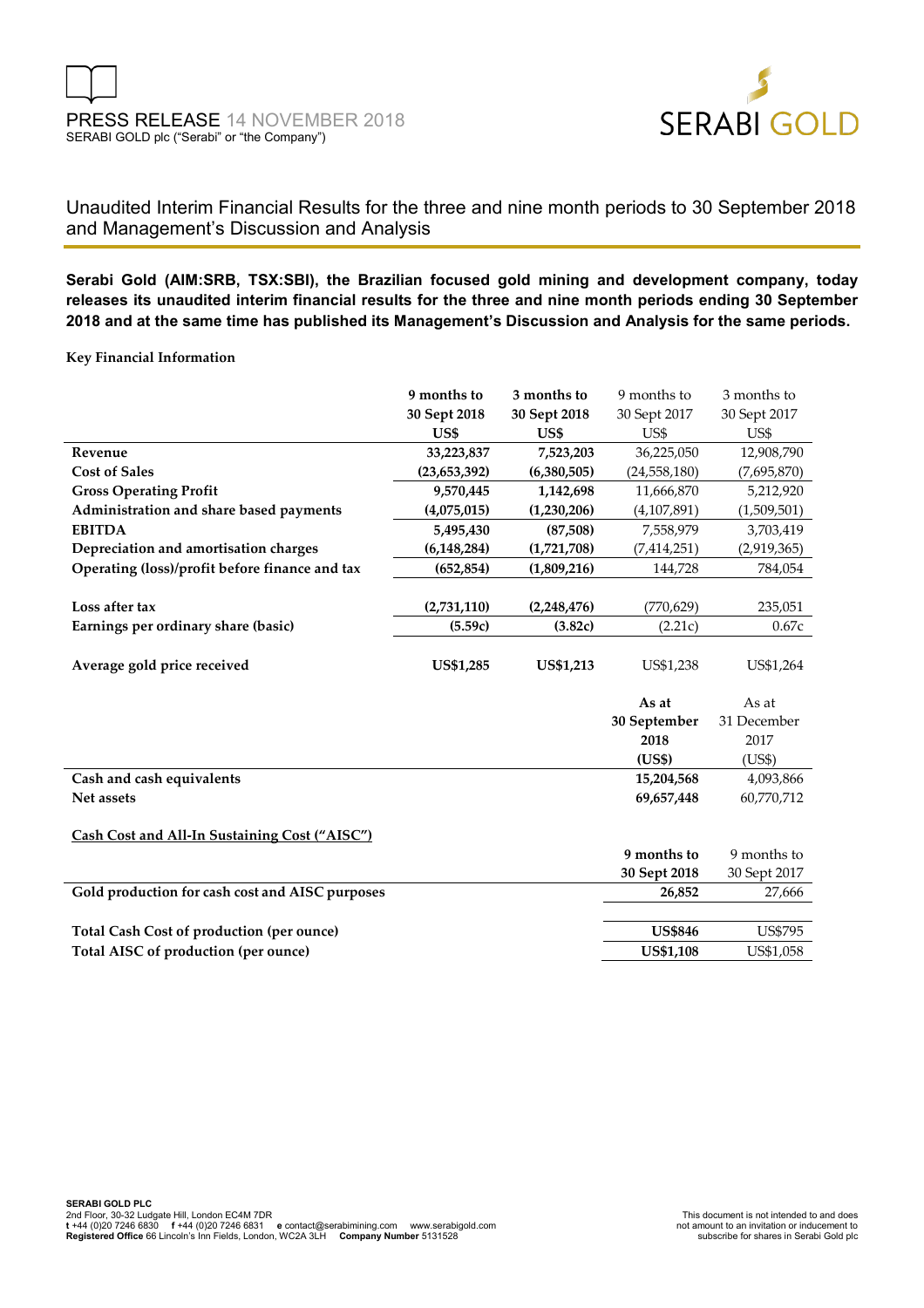

#### **Key Operational Information**

|                                   | SUMMARY PRODUCTION STATISTICS FOR 2018 YEAR TO DATE AND 2017 |        |        |        |                 |        |        |        |        |         |
|-----------------------------------|--------------------------------------------------------------|--------|--------|--------|-----------------|--------|--------|--------|--------|---------|
|                                   |                                                              | Qtr 1  | Qtr 2  | Qtr 3  | Year to<br>Date | Qtr 1  | Qtr 2  | Qtr 3  | Qtr 4  | Total   |
|                                   |                                                              | 2018   | 2018   | 2018   | 2018            | 2017   | 2017   | 2017   | 2017   | 2017    |
| Horizontal<br>development - Total | Metres                                                       | 2,353  | 2,744  | 2,814  | 7,911           | 2,251  | 1,855  | 2,996  | 2,762  | 9,864   |
| Mined ore – Total                 | Tonnes                                                       | 39,669 | 36,071 | 42,725 | 118,465         | 36,918 | 41,684 | 41,263 | 49,011 | 168,876 |
|                                   | Gold grade<br>(g/t)                                          | 7.49   | 8.12   | 6.23   | 7.23            | 10.12  | 7.80   | 9.80   | 8.25   | 8.92    |
| Milled ore                        | Tonnes                                                       | 43,145 | 38,155 | 41,405 | 122,705         | 41,722 | 43,294 | 44,205 | 43,345 | 172,565 |
|                                   | Gold grade<br>(g/t)                                          | 7.04   | 7.71   | 6.11   | 6.93            | 7.62   | 6.29   | 7.28   | 7.27   | 7.11    |
| Gold production (1) (2)           | Ounces                                                       | 9,188  | 9,563  | 8,101  | 26,852          | 9,861  | 8,148  | 9,657  | 9,337  | 37,004  |

(1) Gold production figures are subject to amendment pending final agreed assays of the gold content of the copper/gold concentrate and gold doré that is delivered to the refineries.

(2) Gold production totals for 2018 include treatment of 13,449 tonnes of flotation tails at a grade of 3.70 g/t (2017 full year : 4,568 tonnes)

(3) The table may not sum due to rounding.

#### **Financial Highlights**

- Cash holdings at period end of over US\$15 million (31 December 2017: US\$4.1 million).
- Successful exploration results generated from programme that has cost US\$3.2 million for the year to date.
- US\$1.8 million spend in the nine month period on the continuing development and licencing of the Coringa gold project.
- Final maturity date of additional US\$3 million loan from Sprott extended to 30 June 2020.
- Revenue, gross profit and EBITDA affected by timing of gold shipments with these sales now to be completed in fourth quarter.

#### **2018 Guidance**

• Management does not anticipate a major shift in mine performance and therefore hard rock gold production, in 2018 compared with 2017. However, the delay in our ability to process the substantial surfaced stockpiled ore suggests 2018 production is likely to be in the range of 36,000-37,000 ounces.

#### **Operational Highlights**

- Third quarter production of 8,101 ounces of gold, with production for the year to date totalling 26,852 ounces.
- Highest level of mined tonnage for the year with a total of  $42,725$  tonnes at 6.23 grammes per tonne ("g/t") of gold.
- 41,405 tonnes of run of mine ("ROM") ore processed through the plant from the combined Palito and Sao Chico orebodies, with an average grade of 6.11  $g/t$  of gold, a nine per cent increase in throughput rates compared with the second quarter.
- Additional 6,825 tonnes of historical tailings processed through the leaching circuit at a grade of 3.5 g/t of gold.
- The highest quarterly total of horizontal mine development in 2018, with 2,814 metres completed.

#### **Exploration and Development Highlights**

- Completion of a 4,343 line kilometre airborne HeliTEM Electro-magnetic ("EM") and Magnetic survey.
- Completion of 80 line kilometres of a terrestrial Induced Polarisation ("IP") geophysical survey.
- 4,237 metres of surface exploration drilling completed over the Sao Chico deposit, successfully intersecting the strike extension of the Sao Chico orebody up to 300 metres west of the current mine limit.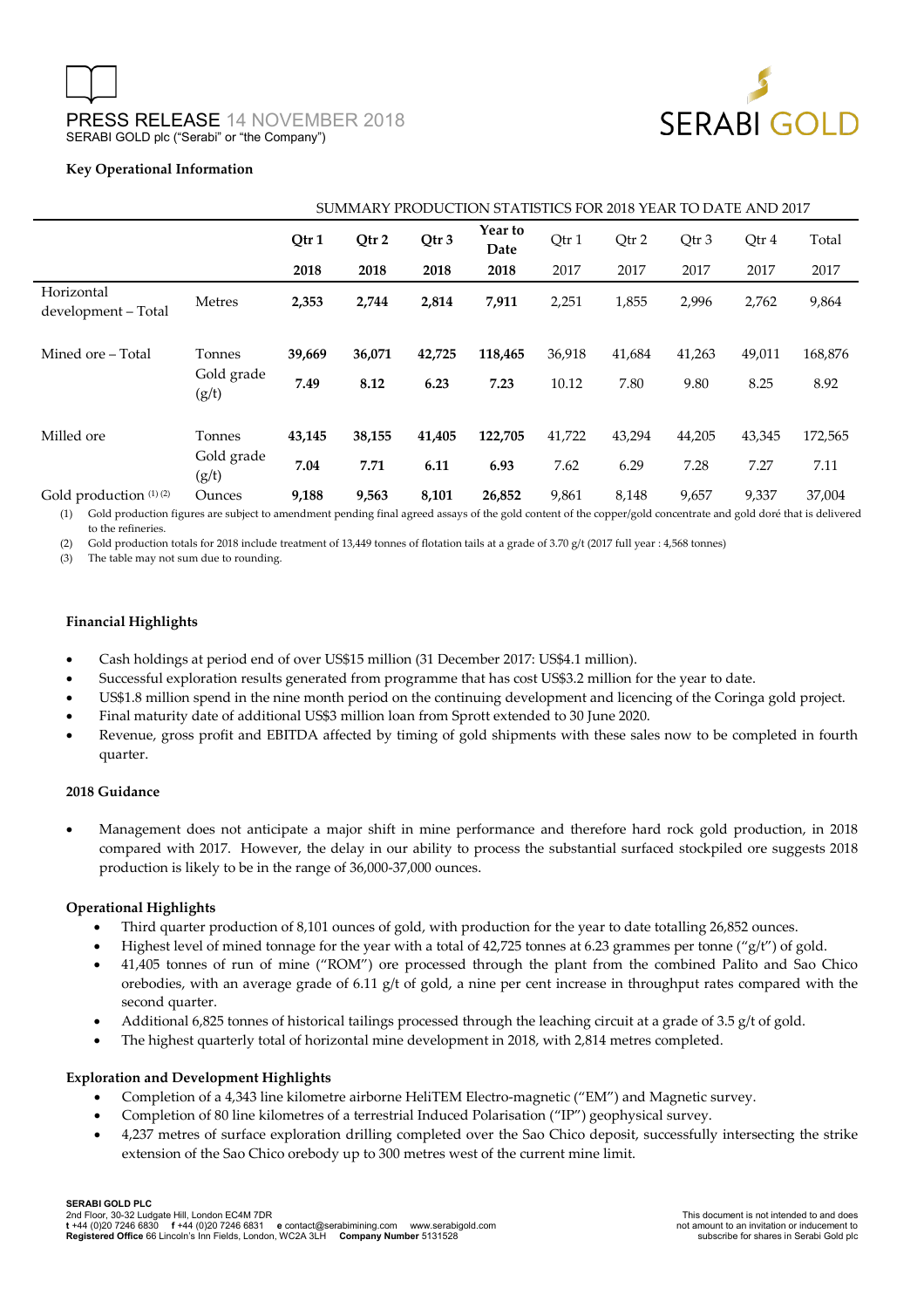



- 1,520 metres of surface drilling at the Palito deposit, targeting the north extension of the main G3 vein, with the most significant intersection recording 19 g/t of gold over a width of 0.55 metres.
- Commencement of surface drilling at Coringa in preparation for a new mineral resource update to be issued in the first quarter of 2019.
- Start-up of the portal development and underground access at Coringa.

### **Mike Hodgson, CEO of Serabi commented:**

"As reported in the news release of 30 October 2018, the third quarter has been very encouraging. We have had some excellent exploration success at Sao Chico and Palito, completed the excavation in readiness for the mine portal at the recently acquired Coringa project, and enjoyed a solid third quarter of production, producing 8,101 ounces of gold, bringing total gold production for the year to date to 26,852 ounces.

"Production for the year to date is at a similar level to that for the same nine month period of 2017, but the reduction in production during this last quarter is reflected in a reduced level of gold sales completed during the quarter, which has been challenging in terms of revenue generation. Quarterly revenue has also been affected by the timing of gold sales, and therefore the ability to recognise revenue, and as of the end of the quarter the Company had two shipments of gold concentrate with a sales value of approximately US\$1.6 million which had been delayed in their planned departure and will now only be shipped during the fourth quarter.

"With reduced sales, the Group's levels of inventory of goods awaiting sale have increased, negatively impacting on working capital and the quarter end cash position, although this remained relatively strong with a cash balance at the end of September 2018 of US\$15.2 million.

"Finance costs for the first nine months of 2018 are significantly higher than the comparative period, in part reflecting the increased loan arrangement that the Group had compared with September 2017, but in fact many of these are non-cash items, with actual interest charges on loans being US\$530,000. Arrangement fees were settled through the issue of shares, whilst the balance arises from the accounting treatment that the regulations require for derivative transactions and the future payment obligations for Coringa.

"The Company has increased development rates during the year and we have introduced our new generation 'mini-scoops', the first of which arrived on site during the second quarter. These, along with the use of narrow-width face drilling jumbos, are allowing us to advance much faster breaking a lot less rock in the process. This increased rate of development together with much needed increased levels of underground drilling has, however, had a short-term impact on our cost base. This, combined with a lower production rate compared with the previous two quarters, has impacted on the Group's reported AISC for the year to date. However, we are confident that the benefits of the smaller equipment will become apparent with time, and we are making further additions before the year end, most notably a narrow profile mine haulage truck, which will allow the Company to reduce the dimensions of accesses to new areas, which up to now have been made to accomodate conventional trucks. This will present a huge opportunity to reduce waste handling and mine development cost.

"The income tax expense, reflecting the reported profits in Brazil, is also impacted by accounting requirements with the actual liability being approximately US\$114,060 and the balance being deferred tax charges reflecting the benefit of past tax losses which are being used to reduce the tax changes in Brazil.

"We have continued to step up the exploration effort and, during the quarter, in addition to the on-going drilling programmes, completed a 4,300 line kilometre airborne EM and magnetic survey. This complimented the previous surveys undertaken in 2008 and 2011, and means Serabi has now flown airborne geophysics over all of the Palito Complex and its surrounding exploration licenses. We anticipate that the results from this, which should be available later this month, will identify some excellent new exploration targets for future evaluation. The equity placings completed in the first six months of the year have enabled the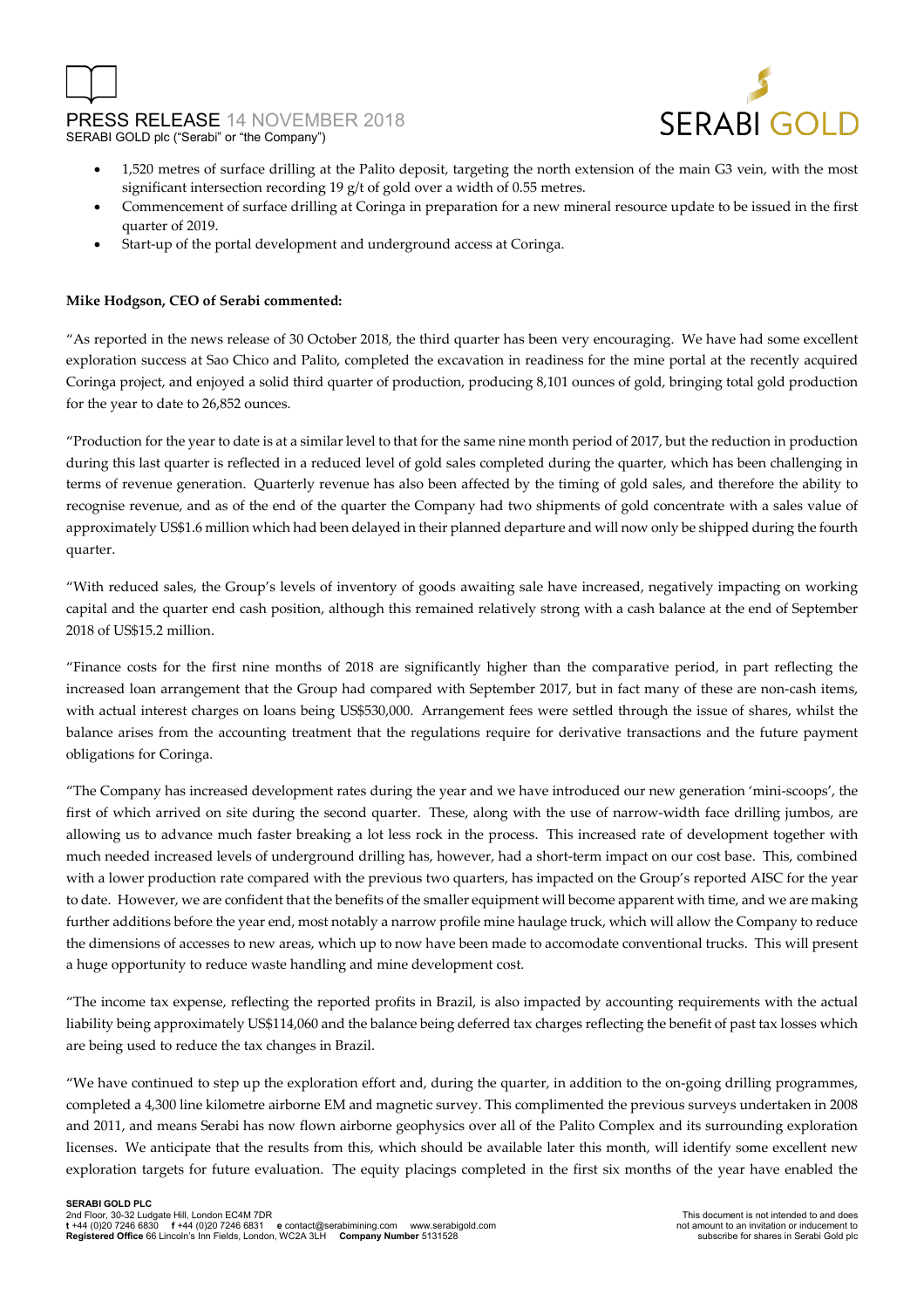

Company to significantly step up its exploration activity in 2018 with a total of US\$3.2 million having been spent in the nine months to the end of September 2018.

"The licencing of and development of the Coringa project has continued to move forward and with the award of the trial mining licences we have more recently been able to prepare the start-up of the mine access and initial mine development. This continues alongside the on-going refurbishment work of the process plant that was acquired with the project. Over the last quarter, expenditure has continued to be fairly modest at approximately US\$550,000. The next key milestone on the licencing process will be a formal approval from the environmental agency of the Environmental Impact Assessment ("EIA") that was submitted late in 2017. We understand that they are happy with the content and findings and their final approval will then allow us to hold the necessary public hearings, the next key step in obtaining the Preliminary Licence ("Licencia Previa")."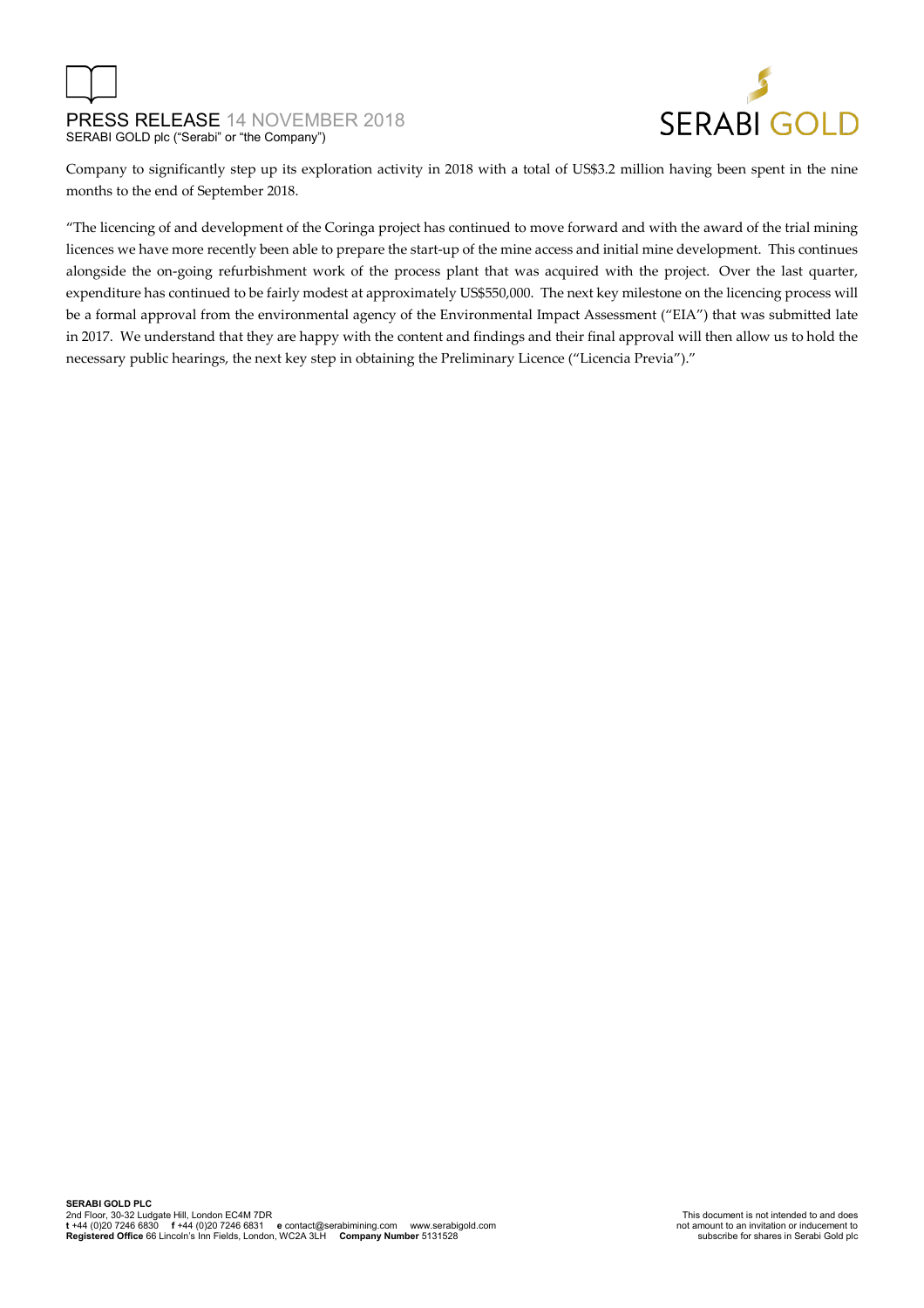

#### **SERABI GOLD PLC Condensed Consolidated Statements of Comprehensive Income**

|                                                                             |                | For the three months ended<br>30 September<br>2018<br>2017 |               | For the nine months ended<br>30 September<br>2018<br>2017 |               |
|-----------------------------------------------------------------------------|----------------|------------------------------------------------------------|---------------|-----------------------------------------------------------|---------------|
| (expressed in US\$)                                                         | <b>Notes</b>   | (unaudited)                                                | (unaudited)   | (unaudited)                                               | (unaudited)   |
| <b>CONTINUING OPERATIONS</b>                                                |                |                                                            |               |                                                           |               |
| Revenue                                                                     |                | 7,523,203                                                  | 12,908,790    | 33,223,837                                                | 36,225,050    |
| Cost of sales                                                               |                | (6,380,505)                                                | (7, 295, 870) | (23,853,392)                                              | (23,938,180)  |
| Release of provision for impairment of inventory                            |                |                                                            | (400,000)     | 200,000                                                   | (620,000)     |
| Depreciation of plant and equipment                                         |                | (1,765,849)                                                | (2,934,986)   | (6,256,749)                                               | (7, 545, 847) |
| Gross (loss)/profit                                                         |                | (623, 151)                                                 | 2,277,934     | 3,313,696                                                 | 4,121,023     |
| Administration expenses                                                     |                | (1, 171, 660)                                              | (1, 407, 836) | (3,860,898)                                               | (3,828,194)   |
| Share based payments                                                        |                | (58, 546)                                                  | (101, 665)    | (214, 117)                                                | (279, 697)    |
| Gain on disposal of assets                                                  |                | 44,141                                                     | 15,621        | 108,465                                                   | 131,596       |
| <b>Operating (loss)/profit</b>                                              |                | (1,809,216)                                                | 784,054       | (652, 854)                                                | 144,728       |
| Foreign exchange loss                                                       |                | 260,606                                                    | (24, 021)     | (295, 027)                                                | (144, 420)    |
| Finance expense                                                             | $\overline{2}$ | (403,759)                                                  | (269, 532)    | (1, 103, 277)                                             | (337, 543)    |
| Finance income                                                              |                | 440                                                        | 31            | 474                                                       | 100           |
| (Loss) / profit before taxation                                             |                | (1,951,929)                                                | 490,532       | (2,050,684)                                               | (337, 135)    |
| Income tax expense                                                          |                | (296, 547)                                                 | (255, 481)    | (680, 426)                                                | (433, 494)    |
| (Loss) / profit for the period from continuing operations <sup>(1)(2)</sup> |                | (2,248,476)                                                | 235,051       | (2,731,110)                                               | (770, 629)    |
| Exchange differences on translating foreign<br>operations                   |                | (2,708,319)                                                | 2,367,977     | (11,968,323)                                              | 1,710,282     |
| Total comprehensive loss for the period                                     |                | (4,956,795)                                                | 2,603,028     | (14,699,433)                                              | 939,653       |
| (Loss) / profit per ordinary share (basic) (1) (2)                          | $\overline{4}$ | (3.82c)                                                    | 0.67c         | (5.59c)                                                   | (2.21c)       |
| (Loss) / profit per ordinary share (diluted) (1) (2)                        | 4              | (3.82c)                                                    | 0.63c         | (5.59c)                                                   | (2.21c)       |

(1) All revenue and expenses arise from continuing operations.

(2) On 19 September 2018, the Group completed a capital reorganisation with every 20 existing shares being consolidated into one new share. The total number of existing ordinary shares in issue immediately prior to the capital reorganisation was 1,175,281,440. The total number of ordinary shares in issue following the capital reorganisation was 58,764,072. For comparative purpose the weighted average ordinary shares in issue and the diluted ordinary shares in issue for the three and nine month periods ended 30 September 2017, have been adjusted to reflect the share consolidation of 20 existing shares being consolidated into one new share.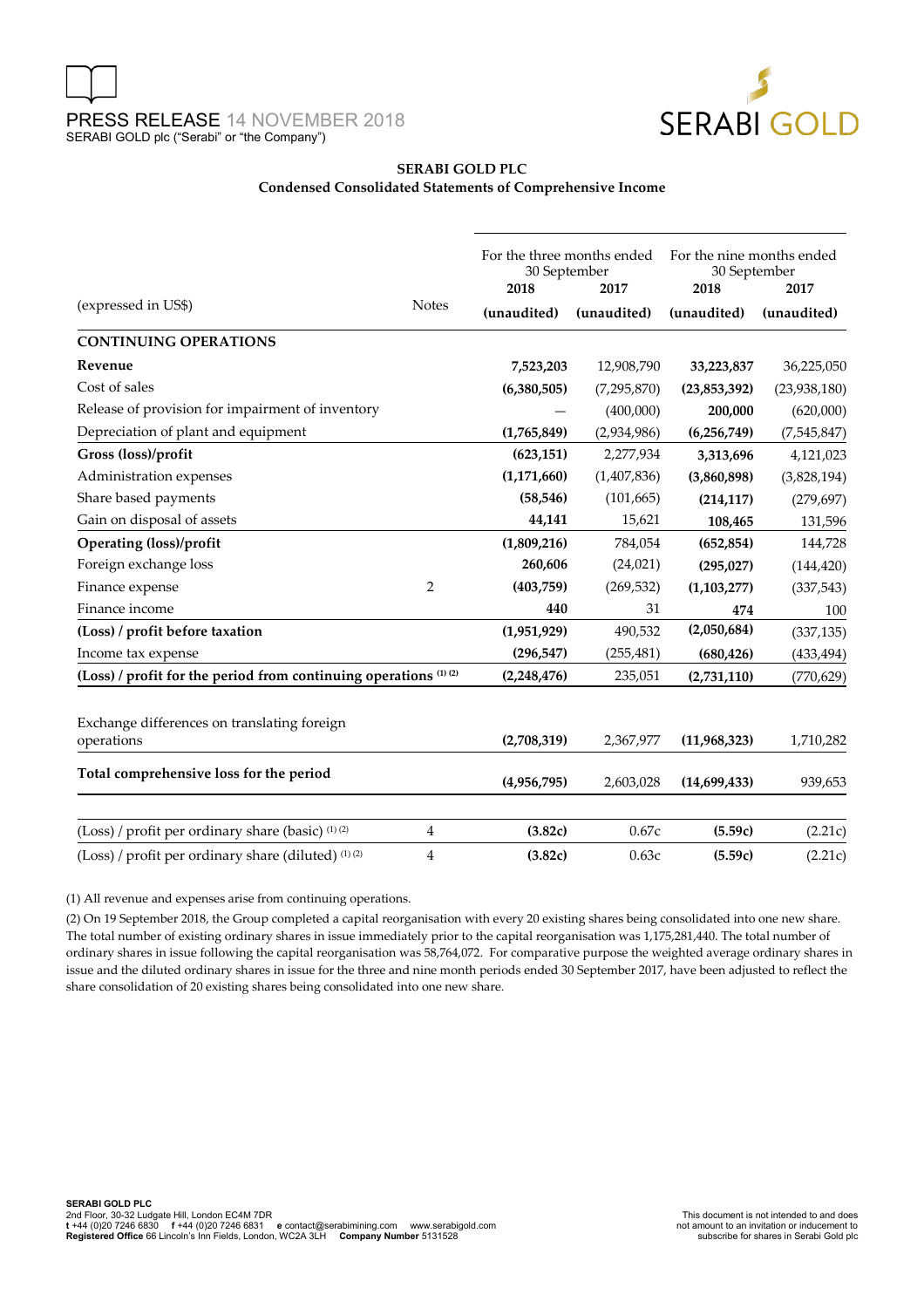



#### **SERABI GOLD PLC Condensed Consolidated Balance Sheets**

|                                       | As at<br>30 September<br>2018 | As at<br>30 September<br>2017 | As at<br>31 December<br>2017 |
|---------------------------------------|-------------------------------|-------------------------------|------------------------------|
| (expressed in US\$)                   | (unaudited)                   | (unaudited)                   | (audited)                    |
| Non-current assets                    |                               |                               |                              |
| Deferred exploration costs            | 25,578,156                    | 10,235,454                    | 23,898,819                   |
| Property, plant and equipment         | 40,834,470                    | 44,260,723                    | 48,980,381                   |
| Taxes receivable                      | 1,551,593                     |                               | 1,474,062                    |
| Deferred taxation                     | 2,170,458                     | 3,164,441                     | 2,939,634                    |
| Total non-current assets              | 70,134,677                    | 57,660,618                    | 77,292,896                   |
| <b>Current assets</b>                 |                               |                               |                              |
| Inventories                           | 7,335,282                     | 7,196,529                     | 6,934,438                    |
| Trade and other receivables           | 898,773                       | 1,433,010                     | 1,277,142                    |
| Prepayments and accrued income        | 4,379,203                     | 4,950,976                     | 3,237,412                    |
| Cash and cash equivalents             | 15,204,568                    | 9,753,385                     | 4,093,866                    |
| Total current assets                  | 27,817,826                    | 23,333,900                    | 15,542,858                   |
| <b>Current liabilities</b>            |                               |                               |                              |
| Trade and other payables              | 5,755,426                     | 5,313,706                     | 5,347,964                    |
| Interest bearing loan                 | 3,636,360                     | 1,290,000                     | 1,980,000                    |
| Amounts due on acquisition            |                               |                               | 5,000,000                    |
| Trade and asset finance facilities    | 934,766                       | 1,054,632                     | 865,712                      |
| Derivative financial liabilities      | 168,609                       | 732,470                       | 709,255                      |
| Accruals                              | 342,632                       | 450,867                       | 614,198                      |
| <b>Total current liabilities</b>      | 10,837,793                    | 8,841,675                     | 14,517,129                   |
| Net current assets                    | 16,980,033                    | 14,492,225                    | 1,025,729                    |
| Total assets less current liabilities | 87,114,710                    | 72,152,843                    | 78,318,625                   |
| Non-current liabilities               |                               |                               |                              |
| Trade and other payables              | 2,150,732                     | 2,276,769                     | 2,753,409                    |
| Provisions                            | 1,788,844                     | 1,905,230                     | 2,047,131                    |
| Amounts due on acquisition            | 10,736,702                    |                               | 9,997,961                    |
| Interest bearing loan                 | 2,705,307                     | 3,125,000                     | 2,500,000                    |
| Trade and asset finance liabilities   | 75,677                        | 247,521                       | 249,412                      |
| Total non-current liabilities         | 17,457,262                    | 7,554,520                     | 17,547,913                   |
| Net assets                            | 69,657,448                    | 64,598,323                    | 60,770,712                   |
| Equity                                |                               |                               |                              |
| Share capital                         | 8,882,803                     | 5,540,960                     | 5,540,960                    |
| Share premium reserve                 | 21,752,430                    | 1,722,222                     | 1,722,222                    |
| Option reserve                        | 1,247,865                     | 1,355,583                     | 1,425,024                    |
| Other reserves                        | 5,066,796                     | 3,404,624                     | 4,015,369                    |
| Translation reserve                   | (43, 167, 891)                | (28, 897, 566)                | (31, 199, 568)               |
| Retained earnings                     | 75,875,445                    | 81,472,500                    | 79,266,705                   |
| Equity shareholders' funds            | 69,657,448                    | 64,598,323                    | 60,770,712                   |

The interim financial information has not been audited and does not constitute statutory accounts as defined in Section 434 of the Companies Act 2006. Whilst the financial information included in this announcement has been compiled in accordance with International Financial Reporting Standards ("IFRS") this announcement itself does not contain sufficient financial information to comply with IFRS. The Group statutory accounts for the year ended 31 December 2017 prepared under IFRS as adopted in the EU and with IFRS and their interpretations adopted by the International Accounting Standards Board have been filed with the Registrar of Companies. The auditor's report on these accounts was unqualified. The auditor's report did not contain a statement under Section 498 (2) or 498 (3) of the Companies Act 2006.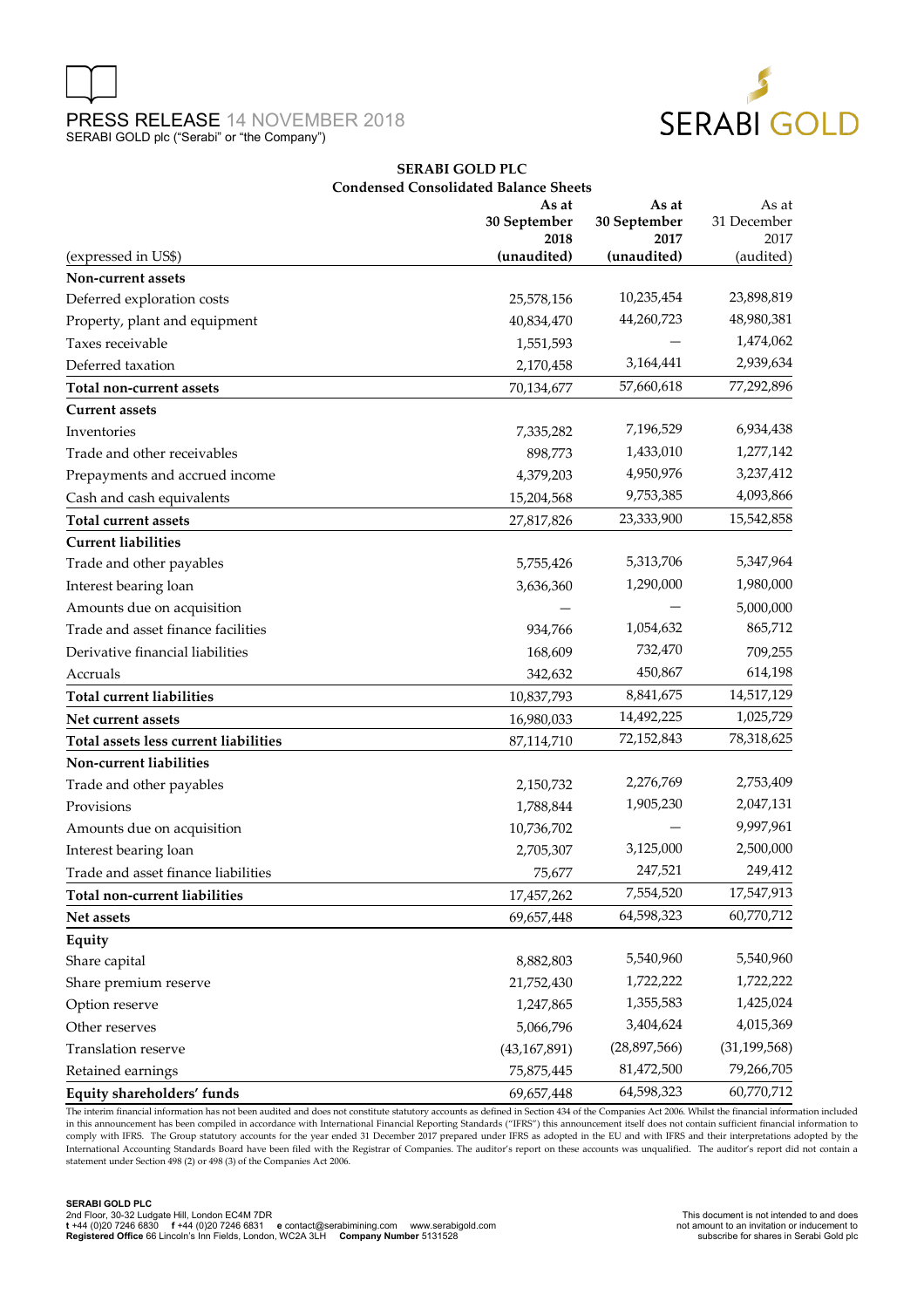



## **SERABI GOLD PLC**

#### **Condensed Consolidated Statements of Changes in Shareholders' Equity**

| (expressed in US\$)                                   |                  |                  |            |                                    |                        |                      |              |
|-------------------------------------------------------|------------------|------------------|------------|------------------------------------|------------------------|----------------------|--------------|
| (unaudited)                                           | Share<br>capital | Share<br>premium | reserve    | Share option Other reserves<br>(1) | Translation<br>reserve | Retained<br>Earnings | Total equity |
| Equity shareholders'                                  |                  |                  |            |                                    |                        |                      |              |
| funds at 31 December<br>2016                          | 5,540,960        | 1,722,222        | 1,338,652  | 3,051,862                          | (30,607,848)           | 82,333,125           | 63,378,973   |
| Foreign currency<br>adjustments                       |                  |                  |            |                                    | 1,710,282              |                      | 1,710,282    |
| Loss for the period                                   |                  |                  |            |                                    |                        | (770, 629)           | (770, 629)   |
| Total comprehensive<br>income for the period          |                  |                  |            |                                    | 1,710,282              | (770, 629)           | 939,653      |
| Transfer to taxation<br>reserve                       |                  |                  |            | 352,762                            |                        | (352, 762)           |              |
| Share options lapsed in<br>period                     |                  |                  | (262,766)  |                                    |                        | 262,766              |              |
| Share option expense                                  |                  |                  | 279,697    |                                    |                        |                      | 279,697      |
| Equity shareholders'<br>funds at 30 September<br>2017 | 5,540,960        | 1,722,222        | 1,355,583  | 3,404,624                          | (28,897,566)           | 81,472,500           | 64,598,323   |
| Foreign currency                                      |                  |                  |            |                                    |                        |                      |              |
| adjustments                                           |                  |                  |            |                                    | (2,302,002)            |                      | (2,302,002)  |
| Loss for the period                                   |                  |                  |            |                                    |                        | (1,627,274)          | (1,627,274)  |
| Total comprehensive<br>income for the period          |                  |                  |            |                                    | (2,302,002)            | (1,627,274)          | (3,929,276)  |
| Transfer to taxation<br>reserve                       |                  |                  |            | 610,745                            |                        | (610, 745)           |              |
| Share options lapsed in<br>period                     |                  |                  | (32, 224)  |                                    |                        | 32,224               |              |
| Share option expense                                  |                  |                  | 101,665    |                                    |                        |                      | 101,665      |
| Equity shareholders'<br>funds at 31 December<br>2017  | 5,540,960        | 1,722,222        | 1,425,024  | 4,015,369                          | (31, 199, 568)         | 79,266,705           | 60,770,712   |
| Foreign currency<br>adjustments                       |                  |                  |            |                                    | (11,968,323)           |                      | (11,968,323) |
| Profit for the period                                 |                  |                  |            |                                    |                        | (2,731,110)          | (2,731,110)  |
| Total comprehensive<br>income for the period          |                  |                  |            |                                    | (11,968,323)           | (2,731,110)          | (14,699,433) |
| Transfer to taxation<br>reserve                       |                  |                  |            | 1,051,427                          |                        | (1,051,427)          |              |
| Share options lapsed in<br>period                     |                  |                  | (391, 277) |                                    |                        | 391,277              |              |
| Shares issued in period                               | 3,341,843        | 20,030,208       |            |                                    |                        |                      | 23,372,051   |
| Share option expense                                  |                  |                  | 214,118    |                                    |                        |                      | 214,118      |
| Equity shareholders'<br>funds at 30 September<br>2018 | 8,882,803        | 21,752,430       | 1,247,865  | 5,066,796                          | (43, 167, 891)         | 75,875,445           | 69,657,448   |

Other reserves comprise a merger reserve of US\$361,461 and a taxation reserve of US\$4,705,335 (31 December 2017: merger reserve of US\$361,461 and a taxation reserve of US\$3,653,908)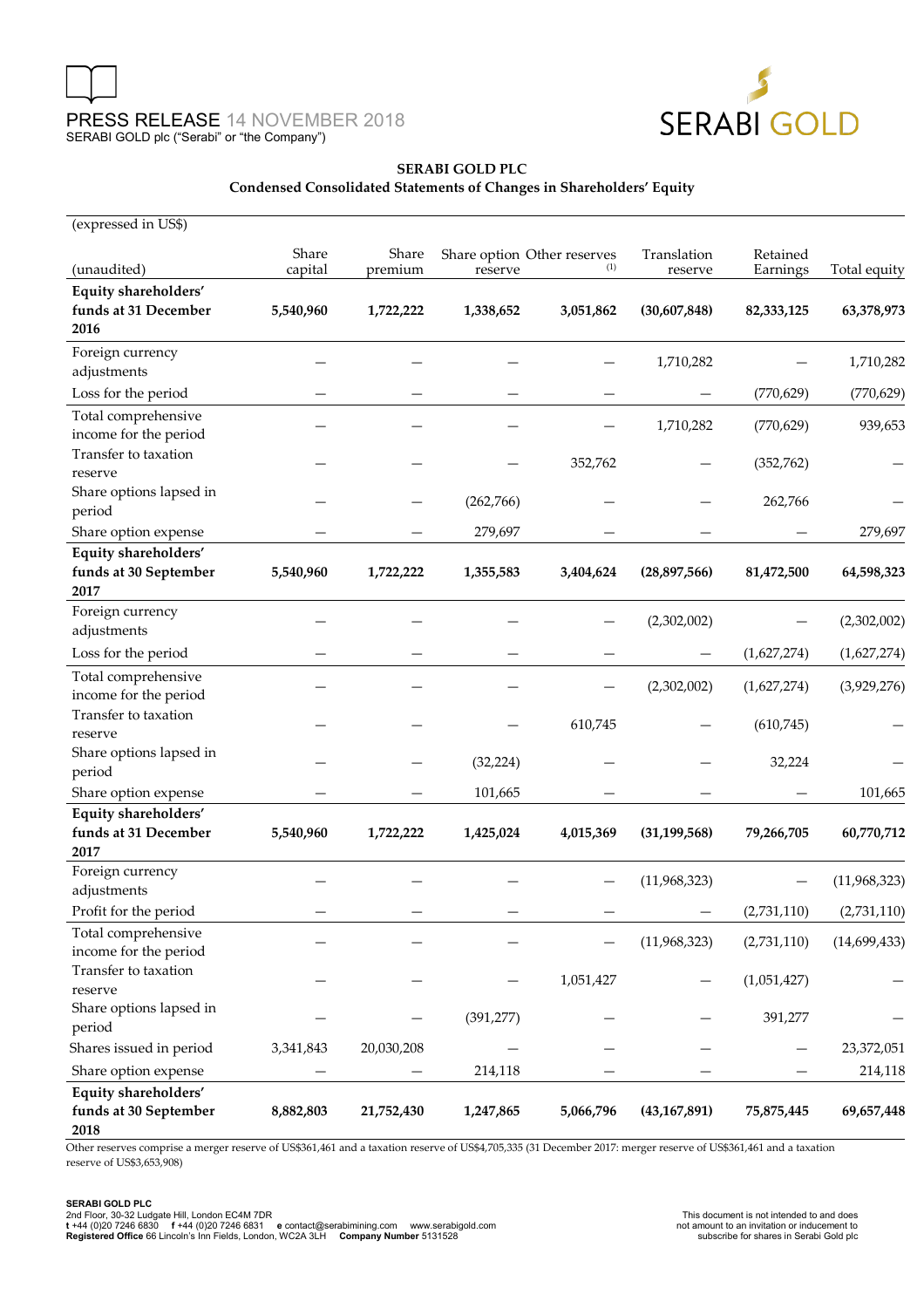

#### **SERABI GOLD PLC Condensed Consolidated Cash Flow Statements**

|                                                                           | For the three months<br>ended<br>30 September |               | For the nine months<br>ended<br>30 September |               |  |
|---------------------------------------------------------------------------|-----------------------------------------------|---------------|----------------------------------------------|---------------|--|
|                                                                           | 2018                                          | 2017          | 2018                                         | 2017          |  |
| (expressed in US\$)                                                       | (unaudited)                                   | (unaudited)   | (unaudited)                                  | (unaudited)   |  |
| <b>Operating activities</b>                                               |                                               |               |                                              |               |  |
| Post tax loss for period                                                  | (2,248,476)                                   | 235,051       | (2,731,110)                                  | (770, 629)    |  |
| Depreciation - plant, equipment and mining properties                     | 1,765,849                                     | 2,934,986     | 6,256,749                                    | 7,545,847     |  |
| Net financial expense                                                     | 52,713                                        | 293,522       | 1,217,830                                    | 481,863       |  |
| Provision for impairment of inventory                                     |                                               | 400,000       | (200,000)                                    | 620,000       |  |
| Provision for taxation                                                    | 296,547                                       | 255,481       | 680,426                                      | 433,494       |  |
| Share-based payments                                                      | 148,546                                       | 101,665       | 394,117                                      | 279,697       |  |
| Foreign exchange (loss) / gain                                            | 259,258                                       | (136, 681)    | 413,608                                      | (96, 121)     |  |
| Changes in working capital                                                |                                               |               |                                              |               |  |
| (Increase)/decrease in inventories                                        | (1,733,345)                                   | (1,013,005)   | (1,616,199)                                  | (25, 641)     |  |
| (Increase)/decrease in receivables, prepayments and accrued<br>income     | (628, 425)                                    | 1,341,038     | (2, 131, 720)                                | (1,236,247)   |  |
| Increase/(decrease) in payables, accruals and provisions                  | 841,546                                       | (258, 459)    | 954,626                                      | (254, 870)    |  |
| Net cash inflow from operations                                           | (1,245,787)                                   | 4,153,598     | 3,238,327                                    | 6,977,393     |  |
| <b>Investing activities</b>                                               |                                               |               |                                              |               |  |
| Acquisition payment for subsidiary                                        |                                               |               | (4,740,928)                                  |               |  |
| Purchase of property, plant and equipment and projects in<br>construction | (1, 457, 399)                                 | (265, 246)    | (2,775,325)                                  | (1,349,085)   |  |
| Capitalised mine development costs                                        | (934, 169)                                    | (1, 191, 322) | (2,964,658)                                  | (3, 155, 641) |  |
| Geological exploration expenditure                                        | (1,222,559)                                   |               | (3,234,361)                                  | (2,501)       |  |
| Pre-operational project costs                                             | (562,969)                                     |               | (1,852,448)                                  |               |  |
| Proceeds from sale of assets                                              | 44,141                                        | 59,659        | 108,465                                      | 175,634       |  |
| Interest received                                                         | 440                                           | 31            | 474                                          | 100           |  |
| Net cash outflow on investing activities                                  | (4, 132, 515)                                 | (1,396,878)   | (15, 458, 781)                               | (4,331,493)   |  |
| <b>Financing activities</b>                                               |                                               |               |                                              |               |  |
| Issue of ordinary share capital                                           |                                               |               | 23,807,346                                   |               |  |
| Costs associated with issue of share capital                              |                                               |               | (566, 518)                                   |               |  |
| Drawdown of secured loan                                                  |                                               | 3,628,511     | 3,000,000                                    | 3,628,511     |  |
| Repayment of secured loan                                                 | (333, 333)                                    |               | (1, 333, 333)                                |               |  |
| Payment of finance lease liabilities                                      | (156, 519)                                    | (346, 566)    | (582, 729)                                   | (478, 730)    |  |
| Interest paid and other finance costs                                     | (122, 803)                                    | (166, 363)    | (509, 390)                                   | (233, 818)    |  |
| Net cash inflow / (outflow) from financing activities                     | (612, 655)                                    | 3,115,582     | 23,815,376                                   | 2,915,963     |  |
|                                                                           |                                               |               |                                              |               |  |
| Net (decrease)/increase in cash and cash equivalents                      | (5,990,957)                                   | 5,872,302     | 11,594,922                                   | 5,561,863     |  |
| Cash and cash equivalents at beginning of period                          | 21,052,325                                    | 3,832,218     | 4,093,866                                    | 4,160,923     |  |
| Exchange difference on cash                                               | 143,200                                       | 48,865        | (484, 220)                                   | 30,599        |  |
| Cash and cash equivalents at end of period                                | 15,204,568                                    | 9,753,385     | 15,204,568                                   | 9,753,385     |  |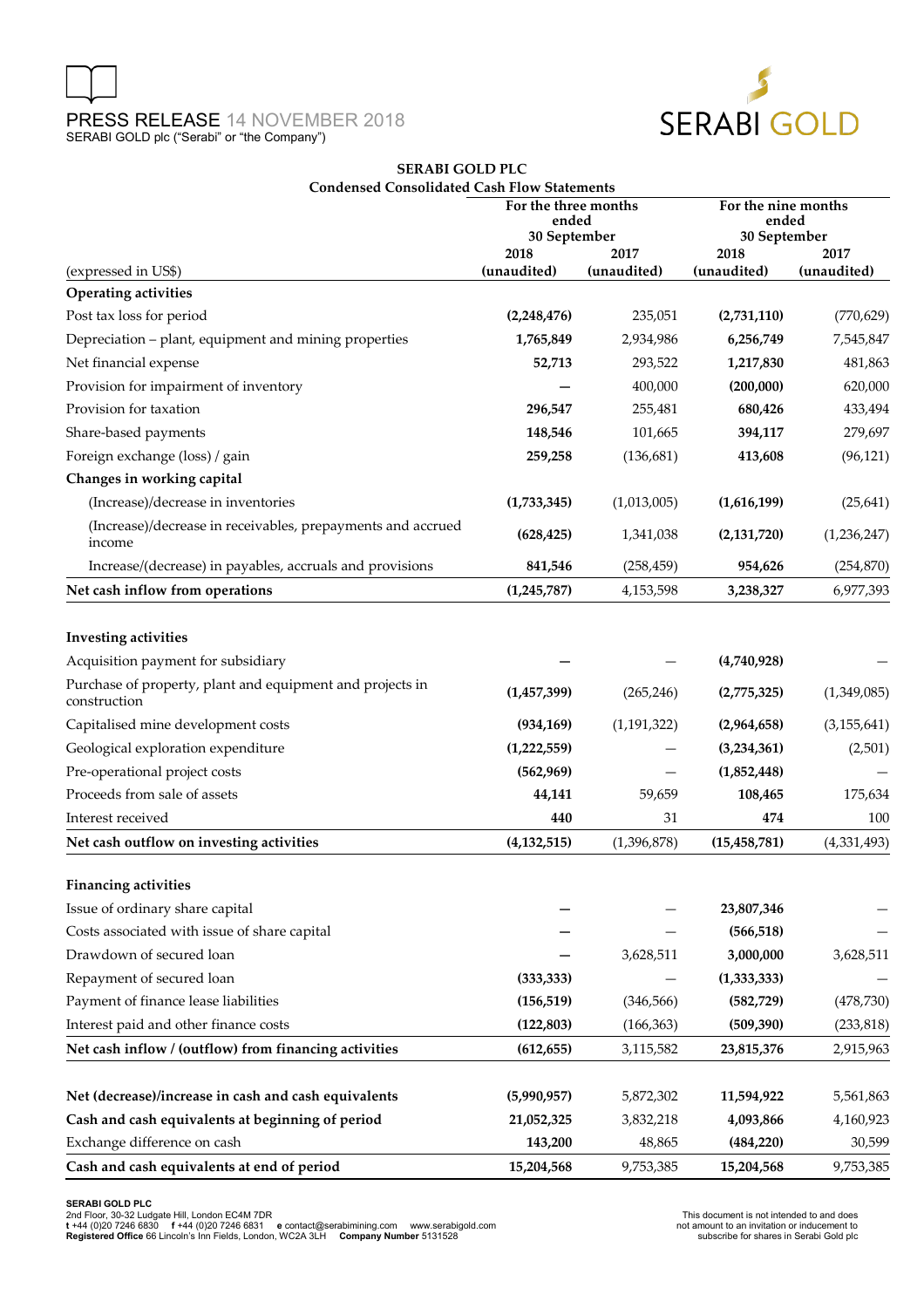



#### **Notes**

#### **1. Basis of preparation**

These interim condensed consolidated financial statements are for the three and nine month periods ended 30 September 2018. Comparative information has been provided for the audited three and nine month periods ended 30 September 2017 and, where applicable, the audited twelve month period from 1 January 2017 to 31 December 2017. These condensed consolidated financial statements do not include all the disclosures that would otherwise be required in a complete set of financial statements and should be read in conjunction with the 2017 annual report.

The condensed consolidated financial statements for the periods have been prepared in accordance with International Accounting Standard 34 "Interim Financial Reporting" and the accounting policies are consistent with those of the annual financial statements for the year ended 31 December 2017 and those envisaged for the financial statements for the year ending 31 December 2018.

The Group has not adopted any standards or interpretations in advance of the required implementation dates.

As of 1 January 2018, lFRS 9 - Financial Instruments, and lFRS 15 - Revenue from Contracts, became effective and have been adopted. The effect of implementation has not had a material impact on the financial results of the Group

As of the date of authorisation of these financial statements, IFRS 16 – Leases, was in issue but not effective and has not been applied to these financial statements.

IFRS 16 will require the recognition of an asset and liability with respect to the material operating lease commitments that the group have. Management are currently considering the impact that this will have on the financial statements. The Group does not at this time anticipate voluntary early adoption of IFRS 16.

These financial statements do not constitute statutory accounts as defined in Section 434 of the Companies Act 2006.

#### **(i) Going concern**

On 12 April 2018 the Company completed a Subscription Agreement with Greenstone Resources II LP ("Greenstone"), whereby Greenstone agreed to subscribe ("the Subscription") for 297,759,419 New Ordinary Shares ("the Subscription Shares") at a price of 3.6 pence per share (the "Subscription Price"). The New Ordinary Shares issued pursuant to the Subscription rank pari passu with the existing Ordinary Shares.

On 15 May 2018 the Company completed the placing of a further 176,678,445 new ordinary shares ("Placing Shares") at a price of 3.6 pence per Placing Share (the "Placing Price"), raising gross proceeds of £6.36 million for the Company. The Placing Shares rank pari passu with the existing ordinary shares.

The Directors anticipate the Group now has access to sufficient funding for its immediate projected needs. The Group expects to have sufficient cash flow from its forecast production to finance its on-going operational requirements, to repay its secured loan facilities and to fund planned exploration and development activity on its other gold properties. However additional funding will be required to bring the newly acquired Coringa gold project into production including the final acquisition payment. The secured loan facility is repayable by 30 June 2020 and at 30 September 2018, the amount outstanding under this facility was US\$6.34 million (31 December 2017: US\$4.48 million).

The Directors consider that the Group's operations are performing at the levels that they anticipate but the Group remains a small-scale gold producer. Any unplanned interruption or reduction in gold production, unforeseen reductions in the gold price or appreciation of the Brazilian currency, could adversely affect the level of free cash flow that the Group can generate on a monthly basis.

On this basis, the Directors have therefore concluded that it is appropriate to prepare the financial statements on a going concern basis.

#### **(ii) Use of estimates and judgements**

There have been no material revisions to the nature and amount of changes in estimates of amounts reported in the 2017 annual financial statements.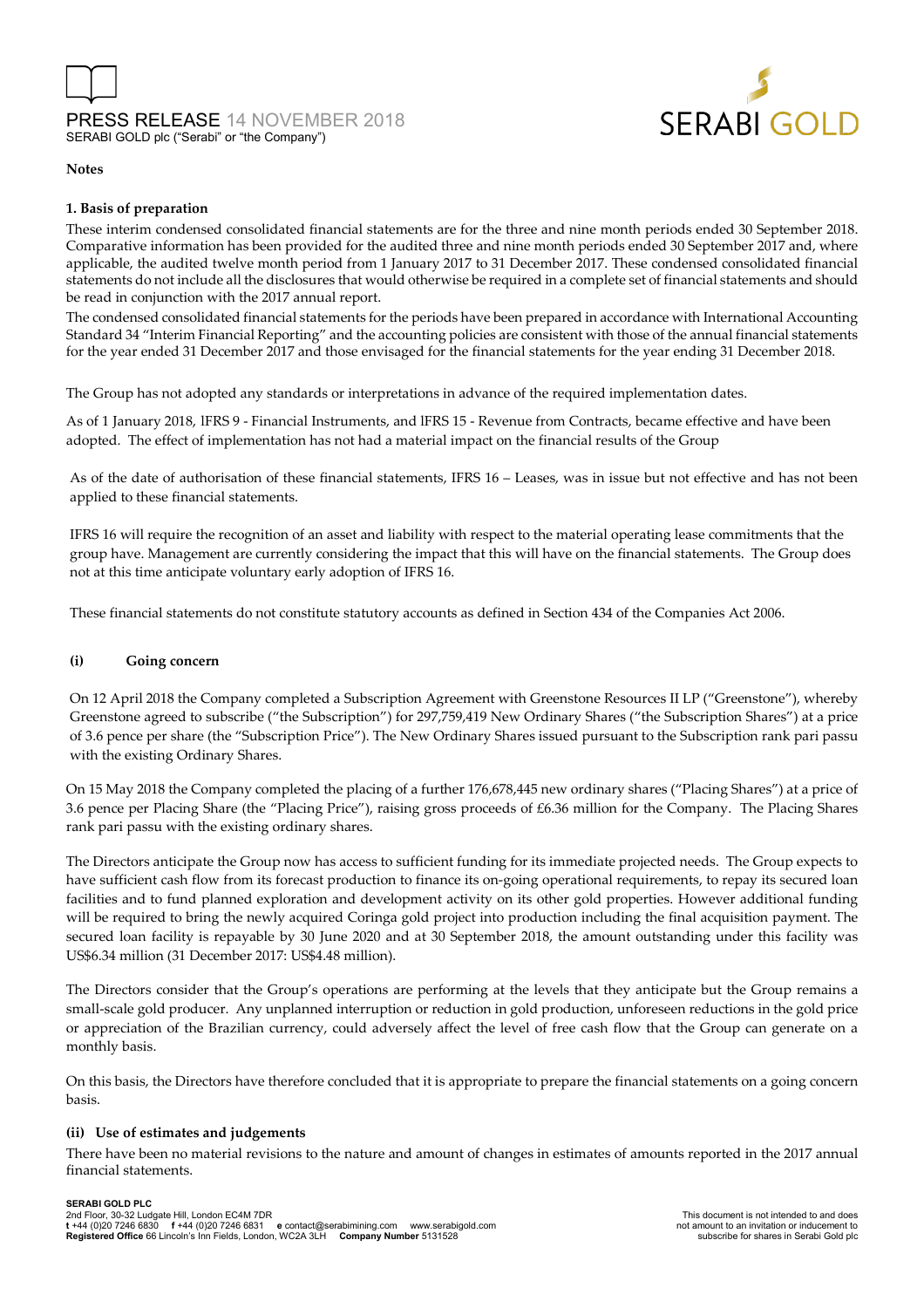

#### **(iii) Impairment**

At each balance sheet date, the Group reviews the carrying amounts of its property, plant and equipment and intangible assets to determine whether there is any indication that those assets have suffered impairment. Prior to carrying out of impairment reviews, the significant cash generating units are assessed to determine whether they should be reviewed under the requirements of IFRS 6 - Exploration for and Evaluation of Mineral Resources or IAS 36 - Impairment of Assets. Such determination is by reference to the stage of development of the project and the level of reliability and surety of information used in calculating value in use or fair value less costs to sell. Impairment reviews performed under IFRS 6 are carried out on a project by project basis, with each project representing a potential single cash generating unit. An impairment review is undertaken when indicators of impairment arise; typically when one of the following circumstances applies:

- (i) sufficient data exists that render the resource uneconomic and unlikely to be developed
- (ii) title to the asset is compromised
- (iii) budgeted or planned expenditure is not expected in the foreseeable future
- (iv) insufficient discovery of commercially viable resources leading to the discontinuation of activities

Impairment reviews performed under IAS 36 are carried out when there is an indication that the carrying value may be impaired. Such key indicators (though not exhaustive) to the industry include:

- (i) a significant deterioration in the spot price of gold
- (ii) a significant increase in production costs
- (iii) a significant revision to, and reduction in, the life of mine plan

If any indication of impairment exists, the recoverable amount of the asset is estimated, being the higher of fair value less costs to sell and value in use. In assessing value in use, the estimated future cash flows are discounted to their present value using a pretax discount rate that reflects current market assessments of the time value of money and the risks specific to the asset for which the estimates of future cash flows have not been adjusted.

If the recoverable amount of an asset (or cash-generating unit) is estimated to be less than its carrying amount, the carrying amount of the asset (or cash-generating unit) is reduced to its recoverable amount. Such impairment losses are recognised in profit or loss for the year.

Where an impairment loss subsequently reverses, the carrying amount of the asset (or cash-generating unit) is increased to the revised estimate of its recoverable amount, but so that the increased carrying amount does not exceed the carrying amount that would have been determined had no impairment loss been recognised for the asset (or cash-generating unit) in prior years. A reversal of an impairment loss is recognised in profit or loss for the year.

#### **2. Finance Costs**

| 3 months     | 3 months     | 9 months     | 9 months     |
|--------------|--------------|--------------|--------------|
| ended        | ended        | ended        | ended        |
| 30 September | 30 September | 30 September | 30 September |
| 2018         | 2017         | 2018         | 2017         |
| US\$         | US\$         | US\$         | US\$         |
| (172, 284)   | (122,063)    | (530, 183)   | (190,074)    |
| (254, 858)   |              | (738, 741)   |              |
| (90,000)     | (65,000)     | (195,000)    | (65,000)     |
| (65,000)     |              | (180,000)    |              |
| (582, 142)   | (187,063)    | (1,643,924)  | (255,074)    |
| 178,383      | (82, 469)    | 540,647      | (82, 469)    |
| 440          | 31           | 474          | 100          |
| (403, 319)   | (269, 501)   | (1,102,803)  | (337,443)    |
|              |              |              |              |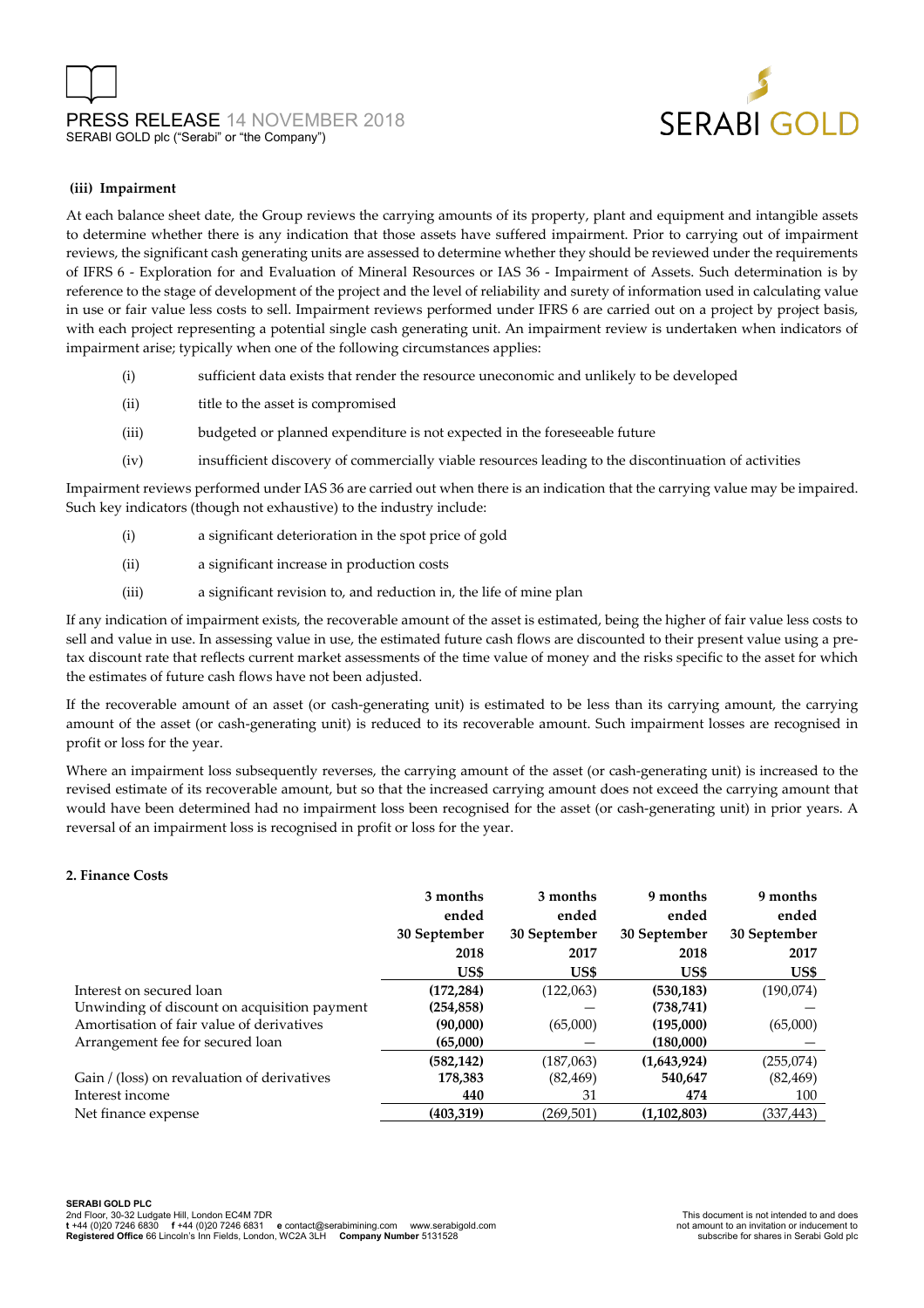

#### **3. Taxation**

The Group has recognised a deferred tax asset to the extent that the Group has reasonable certainty as to the level and timing of future profits that might be generated and against which the asset may be recovered. The Group has released the amount of US\$283,183 as a deferred tax charge during the nine month period to 30 September 2018.

The Group has also incurred a tax charge for the period in Brazil of US\$397,243.

#### **4. Earnings per share**

|                                                               | 3 months ended<br>30 September<br>2018<br>(unaudited) | 3 months ended<br>30 September<br>2017<br>(unaudited) | 9 months ended<br>30 September<br>2018<br>(unaudited) | 9 months ended<br>30 September<br>2017<br>(unaudited) |
|---------------------------------------------------------------|-------------------------------------------------------|-------------------------------------------------------|-------------------------------------------------------|-------------------------------------------------------|
| (Loss)/profit attributable to ordinary<br>shareholders (US\$) | (2,248,476)                                           | 235,051                                               | (2,731,110)                                           | (770, 629)                                            |
| Weighted average ordinary shares<br>in issue $(2)$            | 58,790,954                                            | 34,935,089                                            | 48,865,897                                            | 34,935,089                                            |
| Basic loss per share (US cents)                               | (3.82c)                                               | 0.67c                                                 | (5.59c)                                               | (2.21c)                                               |
| Diluted ordinary shares in issue(1)                           | 58,790,954(1)                                         | 37,423,089                                            | 48,865,897(1)                                         | 34,935,089(1)                                         |
| Diluted loss per share (US cents)                             | $(3.82c)$ <sup>(1)</sup>                              | 0.63c                                                 | $(5.59c)$ <sup>(1)</sup>                              | $(2.21c)^{(1)}$                                       |

(1) As the effect of dilution is to reduce the loss per share, the diluted loss per share is considered to be the same as the basic loss per share.

(2) On 19 September 2018, the Group completed a capital reorganisation with every 20 existing shares being consolidated into one new share. The total number of existing ordinary shares in issue immediately prior to the capital reorganisation was 1,175,281,440. The total number of ordinary shares in issue following the capital reorganisation was 58,764,072. For comparative purpose the weighted average ordinary shares in issue and the diluted ordinary shares in issue for the three and nine month periods ended 30 September 2017, have been adjusted to reflect the share consolidation of 20 existing shares being consolidated into one new share.

This announcement is inside information for the purposes of Article 7 of Regulation 596/2014.

The person who arranged for the release of this announcement on behalf of the Company was Clive Line, Director.

## **Enquiries**

**SERABI GOLD plc**

**Michael Hodgson t** +44 (0)20 7246 6830<br>Chief Executive **m** +44 (0)7799 473621 m +44 (0)7799 473621

**Clive Line t +44** (0)20 7246 6830<br>**Finance Director m** +44 (0)7710 151692 m +44 (0)7710 151692

**e** contact@serabigold.com

[www.serabigold.com](http://www.serabigold.com/)

**BEAUMONT CORNISH Limited**

**Nominated Adviser & Financial Adviser** Roland Cornish **t** +44 (0)20 7628 3396 Michael Cornish **t** +44 (0)20 7628 3396

## **PEEL HUNT LLP**

**UK Broker** Ross Allister **t** +44 (0)20 7418 8900

## **Blytheweigh**

**UK Financial PR**

Tim Blythe **t** +44 (0)20 7138 3204 Camilla Horsfall **t** +44 (0)20 7138 32

James Bavister **t** +44 (0)20 7418 8900

Copies of this announcement are available from the Company's website at [www.serabigold.com.](http://www.serabigold.com/)

Neither the Toronto Stock Exchange, nor any other securities regulatory authority, has approved or disapproved of the contents of this announcement.